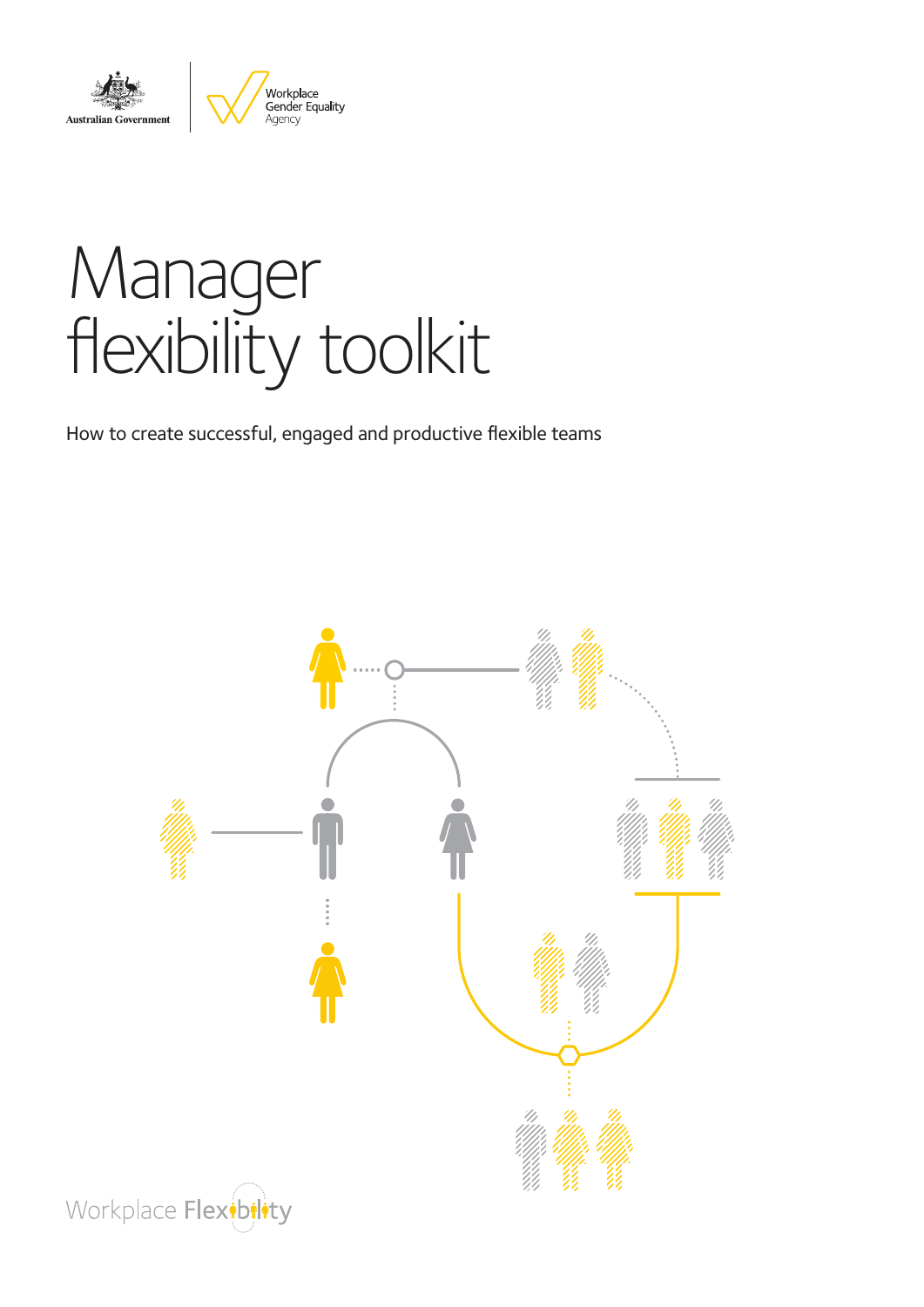# **Contents**

| Section 1: Introduction                                           | 1              |
|-------------------------------------------------------------------|----------------|
| Overview                                                          | $\overline{1}$ |
| What is flexibility?                                              | $\overline{1}$ |
| Understand your organisational context                            | 3              |
| Understand your role as a manager of flexible workers             | 3              |
| <b>Section 2: Managing flexibility</b>                            | $\overline{4}$ |
| Flexibility good practice for managers                            | $\overline{4}$ |
| Flexibility good practice 1: leadership                           | $\overline{4}$ |
| Flexibility good practice 2: team culture                         | 5              |
| Flexibility good practice 3: active learning                      | 6              |
| Flexibility good practice 4: resource planning                    | 6              |
| Flexibility good practice 5: information flow                     | 7              |
| Flexibility good practice 6: results-based performance management | 7              |
| Flexibility good practice 7: self-management                      | 8              |
| Flexibility good practice 8: stakeholder management               | 8              |
| Flexibility good practice 9: legal risk management                | $\overline{Q}$ |
| Flexibility good practice 10: change management                   | $\overline{Q}$ |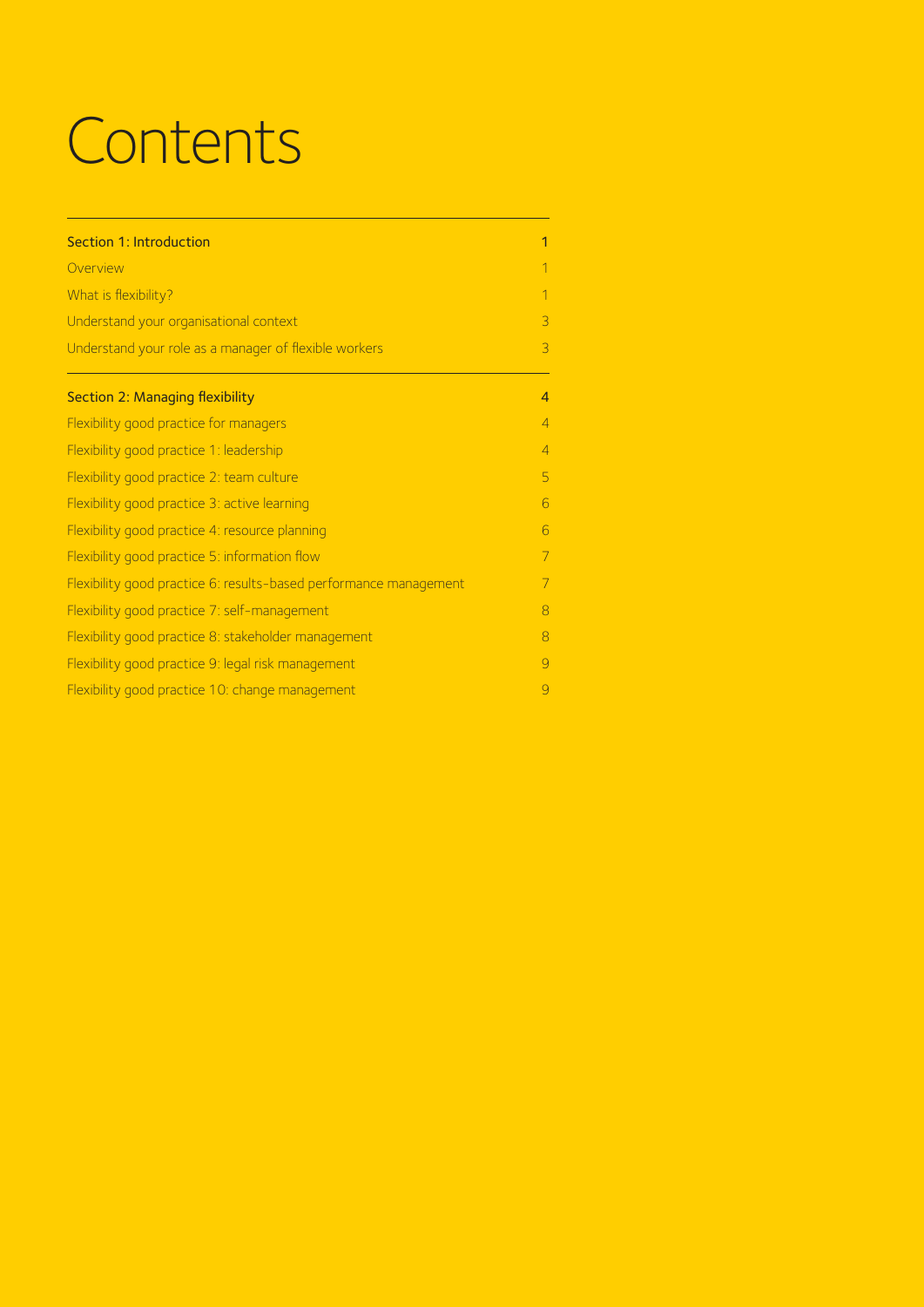# Section 1: Introduction

# Overview

The workplace of the future is based on performance, outcomes and trust. Flexibility in working arrangements – that is, changing when, where and how work is done - can help to create this workplace while also delivering strong business outcomes. For this reason, the workplace of the future embeds flexibility at every level of the organisation.

Organisations are under increasing pressure to improve their flexibility capability. Flexibility can no longer be confined to the working relationship between an employee and their manager, but must become a standard way of working to meet the demands of modern life. Flexible working arrangements help teams and individuals to work productively, be more strongly engaged with their work, and stay longer with the organisation.

Implementing flexible working arrangements across teams and organisations presents a variety of challenges that managers and employees will need to negotiate. Teams that are working flexibly still need to operate productively with other teams and departments that are also working flexibly. This requires new and different approaches to management, drawing on individual abilities to connect, enable and collaborate with their teams and other stakeholders in the organisation.

A particular challenge can be the widely differing views that managers and employees have about flexibility. Positive experiences of flexibility in the past may influence managers and employees to actively promote flexible working arrangements and to use and develop the skills needed to handle any issues that arise. Negative experiences of flexibility can have a different effect, and may leave managers and employees feeling that flexibility is too difficult to implement effectively.

The aim of this toolkit is to provide information and guidance on how to successfully implement flexible working arrangements to maximise the opportunities and benefits that flexibility brings.

# What is flexibility?

Flexible working arrangements, as defined by the Fair Work Ombudsman, are changes to the standard hours, patterns and locations of work. Flexible working arrangements are usually implemented in response to a request from an employee. While any employee can request flexibility from their employer, only some employees are specifically entitled under the Fair Work Act to make a request. More details are available on the Fair Work Ombudsman's website.

Flexible working arrangements can take a variety of forms and some examples are provided in Table 1 below. Please note that this is not an exhaustive list.

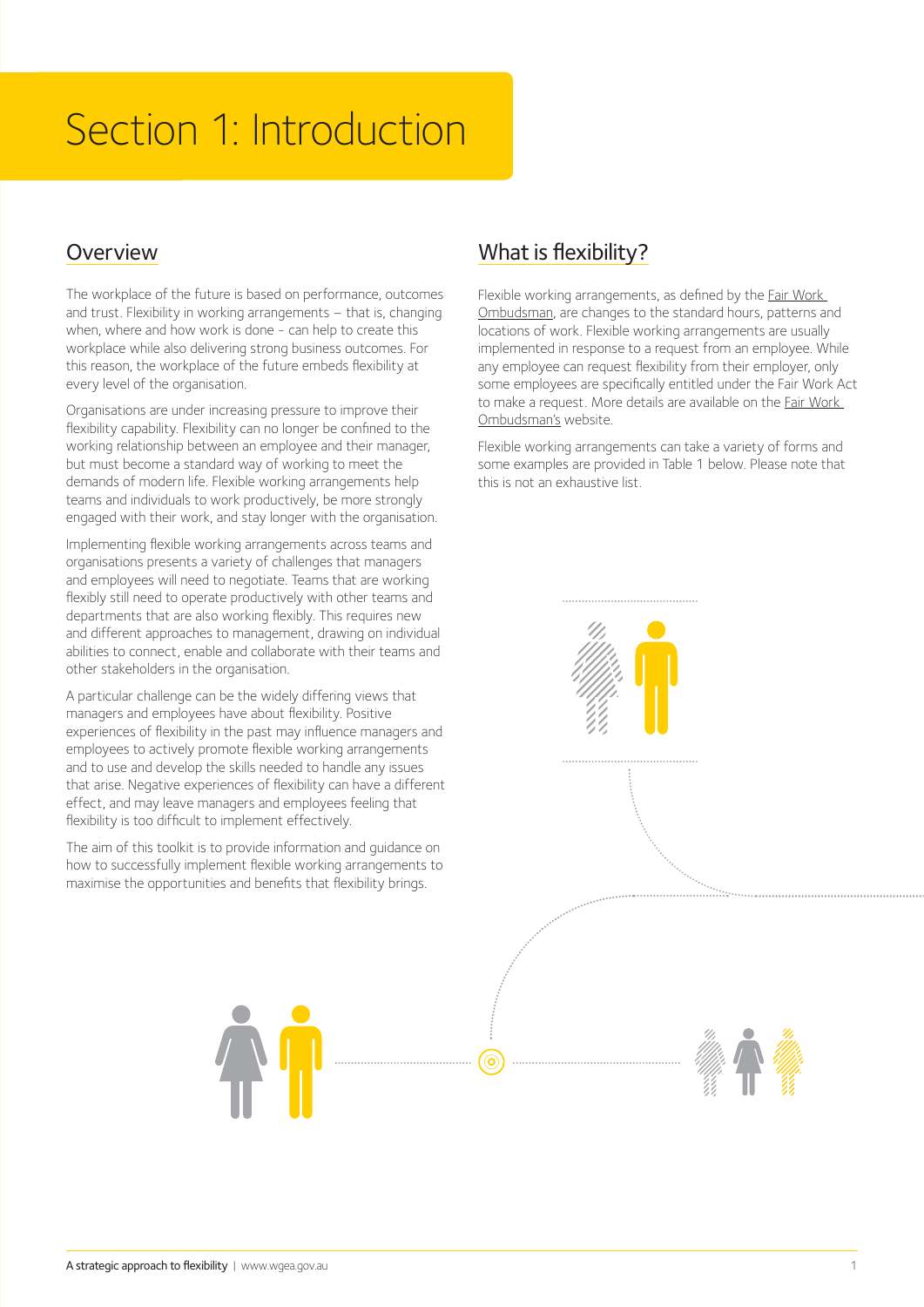#### Table 1: types of flexibility

| <b>Type</b>                                                     | <b>Description</b>                                                                                                                                                                                                                                                                                                                                                                                       |
|-----------------------------------------------------------------|----------------------------------------------------------------------------------------------------------------------------------------------------------------------------------------------------------------------------------------------------------------------------------------------------------------------------------------------------------------------------------------------------------|
| Flexible hours of work                                          | This is where you may vary your start and finish times.                                                                                                                                                                                                                                                                                                                                                  |
| Compressed working<br>weeks                                     | You may work the same number of weekly (or fortnightly or monthly) working hours, compressed<br>into a shorter period. For example, a forty-hour week may be worked at the rate of ten hours per day<br>for four days instead of eight hours a day for five days. Changes to salary are not required.                                                                                                    |
| Time-in-lieu                                                    | You may work approved overtime and be compensated by time-in-lieu. It can include 'flexitime'<br>arrangements where an employee can work extra time over several days or weeks and then reclaim<br>those hours as time off.                                                                                                                                                                              |
| Telecommuting                                                   | You may work at a location other than the official place of work. A wide range of terms refer to<br>working at different locations, including 'mobile working', 'distributed work', 'virtual teams' and<br>'telework'. These are referred to collectively as 'telecommuting' in this toolkit.                                                                                                            |
|                                                                 | Note that telecommuting is generally most effective when there is a relatively even split between<br>time spent in the office and working elsewhere. This lessens the sense of isolation that can come<br>from working away from the office. Visit www.telework.gov.au for information about how to make<br>telework work for you.                                                                       |
| Part-time work                                                  | A regular work pattern where you work less than full-time and are paid on a pro-rata basis for that<br>work. Not all part-time work is necessarily flexible in nature, but it offers flexibility to workers who<br>have other commitments or lifestyle choices that are not compatible with full-time work.                                                                                              |
| Job sharing                                                     | A full-time job role is divided into multiple job roles to be undertaken by two or more employees who<br>are paid on a pro-rata basis for the part of the job each completes.                                                                                                                                                                                                                            |
| Purchased leave                                                 | A period of leave without pay, usually available after annual leave allocation is finished. Employers<br>typically deduct the amount of unpaid leave from the worker's salary either as a lump sum or<br>averaged over the year.                                                                                                                                                                         |
| Unplanned leave                                                 | Informal access to leave for unanticipated or unplanned events.                                                                                                                                                                                                                                                                                                                                          |
| Flexible careers                                                | You are able to enter, exit and re-enter employment with the same organisation, or to increase or<br>decrease your workload or career pace to suit different life stages. This may be particularly relevant<br>for employees transitioning to retirement. It can also include employees who are able to take a 'gap<br>year' early in their careers and return to work for the same employer afterwards. |
| Other choices about<br>hours, patterns and<br>locations of work | Other options about when, where and how work is done, e.g. overtime and having autonomy to<br>decide when to take breaks during the working day.                                                                                                                                                                                                                                                         |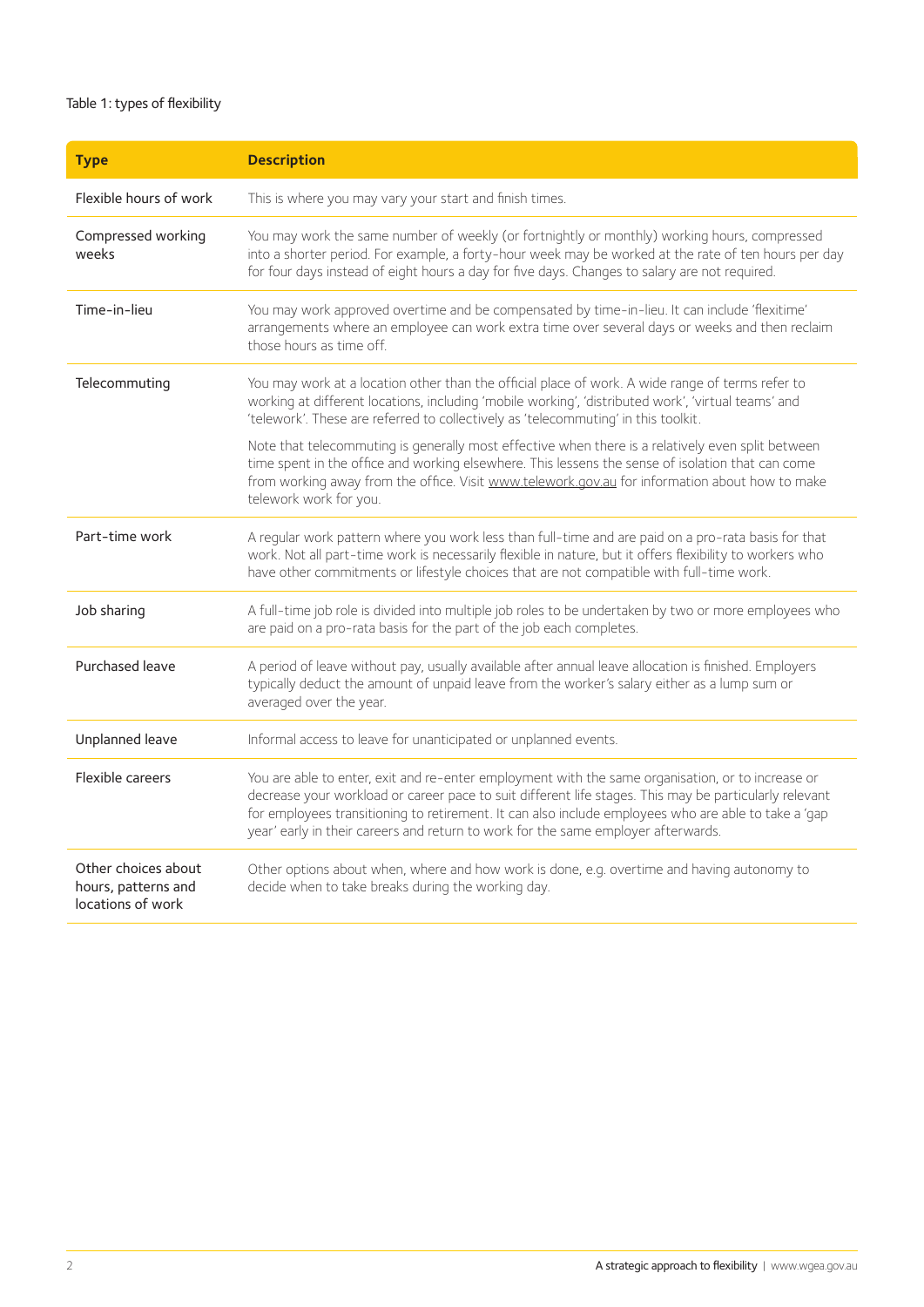# The benefits of flexibility for teams and organisations

Research has shown there are a number of benefits for individuals, teams and organisations when employees are enabled to work flexibly.

- Improved output. For jobs that require concentration, working at home, working at hours when the office is quiet, or working from another location can help with the quality and speed of the work.
- ➡ Flexible workers can be more effective. Successful flexible workers are excellent self-managers who are both well organised and effective communicators.
- ➡ Improved ability to meet the needs of clients and stakeholders. An organisation that works flexibly can expand service delivery hours, meeting customer needs for out-ofhours contact with the organisation. Flexible work locations may extend the organisation's ability to react more quickly to client needs, or to extend their reach to more or different clients. Extra levels of service can increase loyalty.
- Retaining knowledge, skills and experience / avoiding the cost of recruitment and retraining. In the current job market, flexibility has become an attractive feature of organisations and has been marked as a key influence in candidates' job choices. Retaining existing knowledge and skills is also important to ensure maximum value is gained from the organisation's investment in recruitment and training. Offering flexibility reduces the likelihood that employees will leave and increases loyalty to the organisation.
- ➡ Employers of Choice do flexibility well. If your organisation aims to become a WGEA Employer of Choice for Gender Equality, providing employees with flexibility may align nicely with that aim.
- Increased job satisfaction. Employees who have opportunities to work flexibly have been shown to have greater job satisfaction and this increases both their productivity and their sense of loyalty to the organisation.
- Improved teamwork. Teamwork often improves as knowledge and enthusiasm are shared among a more motivated flexible working team.

Once you have understood what flexibility means in terms of changing the hours, pattern or location of work, and the benefits of flexibility in workplaces, it may be time to consider the organisational context into which flexible working arrangements will be introduced.

### Understand your organisational context

It is important to understand where your organisation currently sits on the journey towards the integration of flexible working arrangements across the organisation. The stage of the journey an organisation has reached is reflected in the knowledge and support available about how to 'do' flexibility.

Organisations that have already started their journey may find the policies and procedures for a strategic approach to workplace flexibility have been rolled out consistently across the organisation, or they may be in the trial phase. Different business units may implement flexibility differently. At some stage of the flexibility journey, an organisation will need to determine if this approach is more effective than insisting on consistency across the organisation.

Knowing from the outset where your organisation is on the flexibility journey may help you leverage existing resources and gain support internally. As an initial step, you may wish to contact your human resources manager to find out more about your organisation's flexibility strategy, policy and resources.

# Understand your role as a manager of flexible workers

Managers play a critical role in enabling and embedding workplace flexibility. Key aspects of this role are to:

- ➡ ensure employees are aware of their rights and responsibilities around flexible work
- ➡ provide employees with support and build a team culture based on high performance, trust and outcomes
- ➡ ensure communication and resource management are enabled between teams and departments
- $\rightarrow$  set an example by openly supporting flexibility and working flexibly themselves, which will help employees and teams understand that working flexibly is a normal and accepted part of work.

This toolkit is designed to help managers at all levels implement productive, successful flexible working arrangements. It is intended to be of particular use to managers who directly manage employees working flexibly.

The toolkit outlines strategies that can guide you as you seek to maximise the benefits of flexibility. These strategies can be applied to the implementation of flexible working arrangements across whole teams or for only a few employees.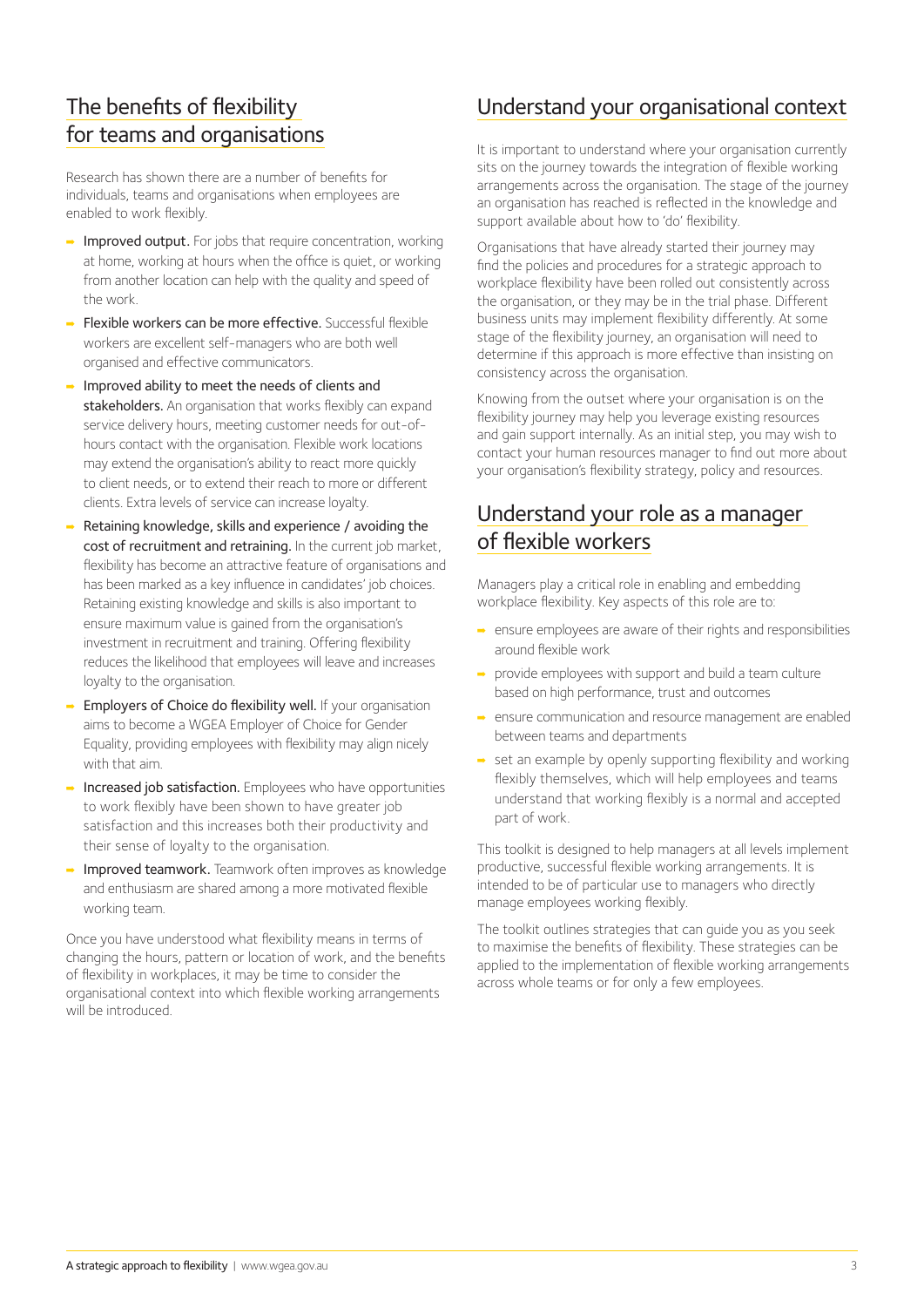# Section 2: Manage flexibility

It may be that a significant number of your team members already work flexibly. This section outlines good practice and specific management actions to help you maximise the benefits of flexible work. It will help you build your capacity to get the best out of the people you work with.

# Flexibility good practice for managers

There are 10 good practice considerations for managers explored in the toolkit:

- 1. Leadership: to help flexible workers be optimally effective in their roles, managers need to establish their leadership, allocate roles, set the strategic context and provide a clear vision for the whole team.
- 2. Team culture: when flexible workers are part of your team, adjusting how team members connect and communicate can help to ensure the team is grounded in trust and provide clear understanding of roles and goals.
- 3. Active learning: being open to actively explore ideas, taking a trial-and-error approach to the implementation of flexibility, and using discovery activities to review and adjust flexible working arrangements is necessary if flexible work is to be effective in the longer term.
- 4. Information flow: finding a consistent means of ensuring free flow of information to and from flexible workers is critical to ensure that flexible workers are kept in the loop.
- 5. Resource planning: flexible work can help you meet all of your team's critical business outcomes, provided resources are allocated in line with where and when people are available.
- 6. Achieving confidence in performance: flexible workers often work in different locations and at different times from their manager and team-mates. Managers who work towards a trust based, outcome-oriented culture are most likely to enjoy highly successful flexibly working teams.
- 7. Self–management: managers who invest the time to find ways of adapting to flexible work, and who maintain an open mind to being flexible themselves can effectively manage the challenges of flexibility for themselves and their teams.
- 8. Stakeholder requirements: educating stakeholders about the many advantages of flexibility and discussing with them the best ways to make flexibility work for them are two strategies that can help successfully implement flexible work.
- 9. Legal risk management: work health and safety legislation may require that managers take responsibility for their flexible worker's health and safety. Discuss the implications of flexible work with your organisation's work, health and safety representative and make adjustments to ensure that you and your workers are effectively protected.
- 10. Change management: any substantial change in the workplace can create a need for good change management practices. Some managers may find it helpful to learn about ways to implement change effectively.

The next section will explore each flexibility good practice consideration in more detail.

# Flexibility good practice 1: leadership

#### What is your leadership like now?

- ➡ Is the strategic context for your team's work clearly communicated?
- ➡ Do you have a well-developed vision for your team that is known by each team member?
- → Are roles clearly allocated within your flexibly working team?
- ➡ Have you clearly established your leadership?
- ➡ Do you support and model flexibility in your own role?

#### Good practice strategies

#### Leadership makes the difference

What leaders say, how they act, what they prioritise and how they measure results all have an impact on effective leadership. Flexibility, by its nature, is more likely to thrive in a collaborative, goal-oriented environment. Managers who can create such an environment are more likely to model successful flexibility in their teams.

#### Speak positively about flexibility

As the leader of your team, it is important to make strong, consistently positive statements about the benefits and importance of flexibility to achieving the organisation's goals.

#### Role model flexibility

Consider adopting a flexible working arrangement yourself. This can be a powerful way of demonstrating successful flexible work, while enhancing your team's supportive and trust based culture.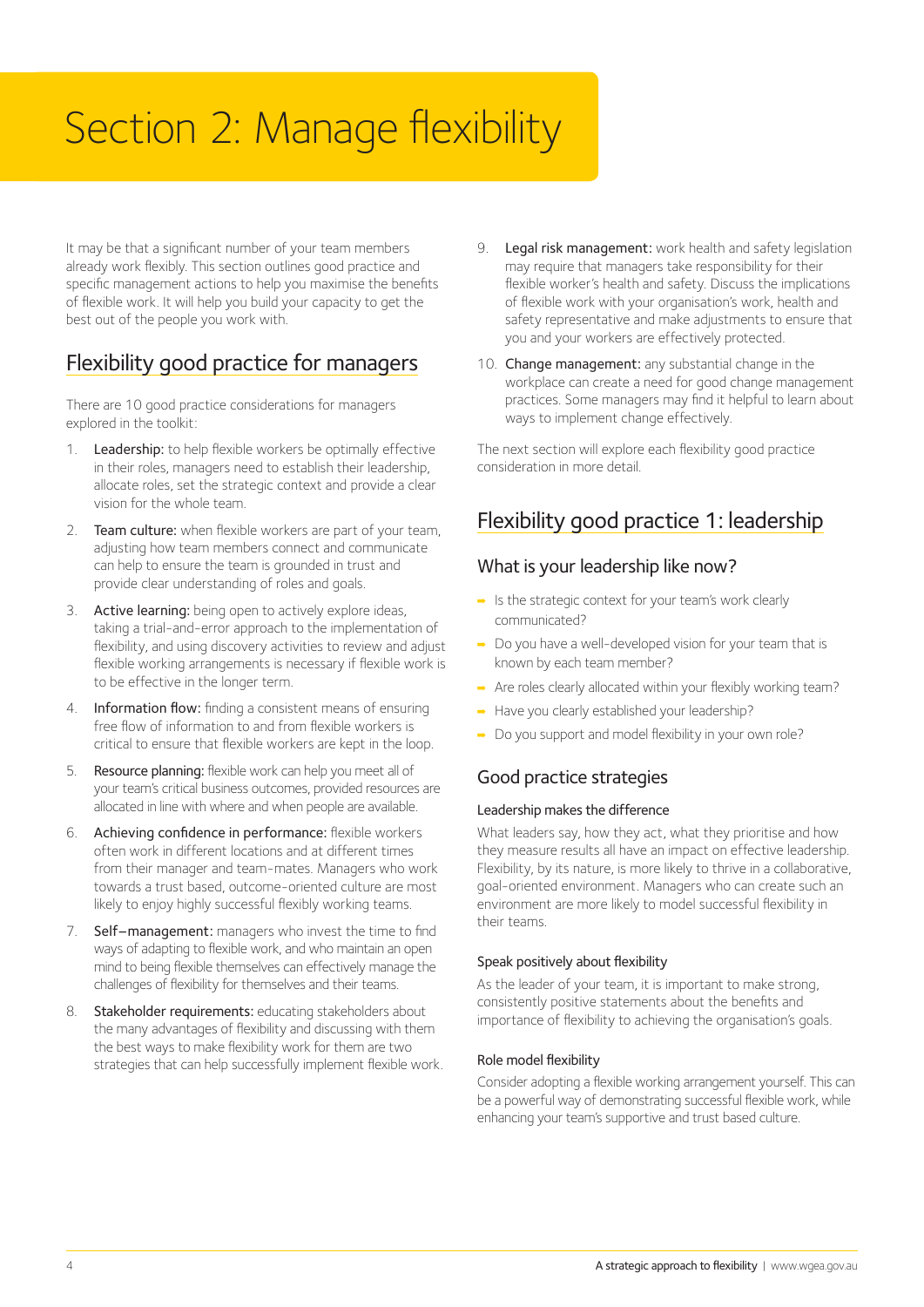#### Prioritise flexibility

Show that flexibility is important to you by making it a priority. One of the ways that you can prioritise flexibility is by ensuring that people who work flexibly are included in team activities and continue to receive rewards, training and opportunities for promotion.

## Flexibility good practice 2: team culture

#### What is your team culture like now?

- ➡ Do all team members participate and have a sense of belonging?
- ➡ Are the organisation's values modelled and communicated to each flexible worker?
- ➡ Are you specifically aware of what you do to create great teamwork?
- $\rightarrow$  Are colleagues supportive of flexible workers or are there issues such as social isolation and communication breakdown?
- ➡ Does your team have a trust-based culture?

#### Good practice strategies

#### Foster good team dynamics

You may already have a great team dynamic and an excellent working environment, or these may be on your list of 'things to improve'. Flexibility is often a way to ensure that what is working well continues to be successful, and it can be a very effective way of creating positive change in teams that may be struggling to cope.

Consulting with your team members about how you could adjust your traditional or current practices is a good way to start understanding how flexibility might work in your team. This could include changing the ways that social time is organised, how new team members are introduced and how new project teams are formed.

For social time and introducing new team members, some teams nominate events when everyone will attend, regardless of their flexibility arrangement. Others make a time to videoconference for a social chat, with no work talk allowed. Social media can also be a very useful platform for building social relationships in virtual teams.

When forming new project teams, be aware that people in virtual teams often bond initially over a common vision and mission, i.e. the common tasks they share. People then bond after a period of time over personal characteristics.

#### Educate your team about flexibility

Ensuring that your team understands the benefits and challenges of flexible work is critical to the success of any flexibility initiative. Encourage input from team members about how they perceive flexibility and what they think would work for them, and consider running focus groups with different levels of the workforce (see the WGEA Focus Group toolkit). Discuss the role of flexibility in achieving business outcomes and address any misperceptions that flexible workers are disinterested, unambitious or poor contributors.

#### Establish a trust-based culture

Trust is an important aspect of a flexible working arrangement and is based on an expectation that an agreement will be upheld, as well as a belief or confidence in a person's competence. Trust is also developed around a person's commitment or good will.

Having team members working flexibly can challenge these aspects of trust, so both manager and employee will need to work towards a mutually trusting relationship if flexibility is going to work successfully. Consider running workshops with team members to help them operate effectively in the absence of information, perhaps when you are not contactable or when they need to work autonomously.

#### Introduce transparent results

A results-based management framework where KPIs, objectives, goals, aims or other results are transparent and clearly described quickly reveals whether a person is meeting their objectives or might need some help. It also helps if roles are clearly established and communicated when new projects commence or when new teams form.

Transparent objectives and results are best used as a collaborative mechanism for both managers and employees to work towards the stated goal/s, rather than as a stick to ensure compliant behaviour. There are a number of collaborative work platforms that can help when introducing a results-based management framework.

#### Allocate work to suit flexibility

Teamwork often involves dynamic, innovative and collaborative work and the manager's challenge is how to undertake teamwork when members of a team are working flexibly. Improved communication and knowledge management systems, together with great team practices, will not only increase the breadth of work that can be done flexibly but will also enhance your team members' sense of work satisfaction. At the same time, allocating work that can be done more independently to flexible workers is a good strategy to ensure that the flexible worker's time is effectively allocated by taking into account the working context.

#### Create a sense of belonging for all team members

Managers who collaborate well with their teams can help all members feel appropriately included and overcome any feelings of isolation that can ensue from flexible work.

#### Manage communication across timeframes and locations

Communication – whether it is electronic or in person - is a valuable tool for enhancing team culture. Flexible work can require changes to traditional ways of communicating. It is important to choose the right communication platforms to suit the circumstances. Email is a very useful communication tool and often suffices, but there are times when face-to-face communication will be more effective and productive. This may be particularly important if sensitive or complex discussions are needed. Consider providing communication training to help team members navigate the challenges of communicating effectively when working flexibly.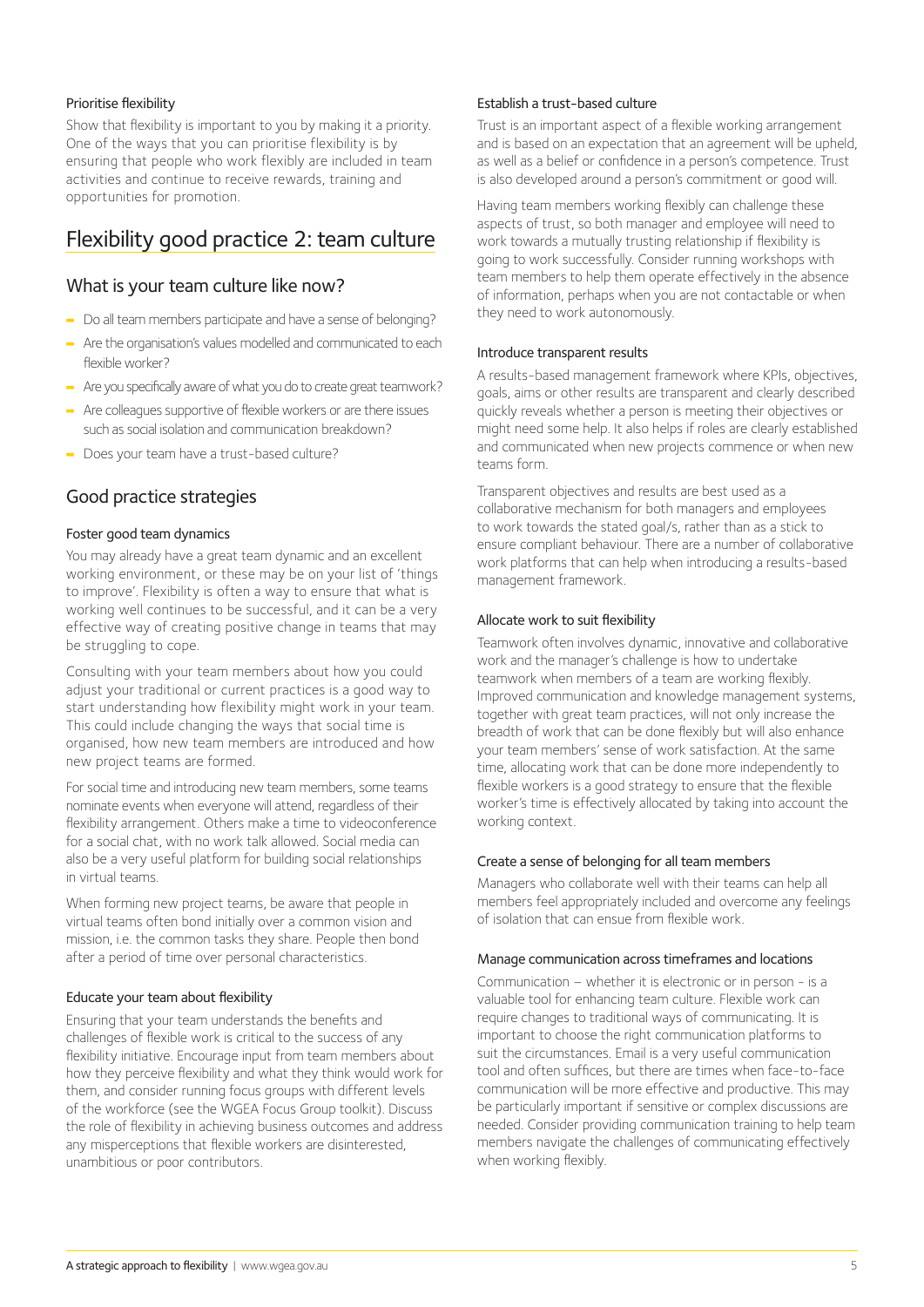#### Make team meetings accessible to all

Team meetings when members are working flexibly can take a variety of forms. Sometimes face-to-face meetings may include all team members; at other times, a team may use a variety of telecommunications and videoconferencing technologies to bring people together in the same room. Regardless of the platform, it is important to have clear meeting protocols. This means that each meeting should have a clear purpose and clear roles. The importance of non-verbal communication should also be taken into account when some members are not physically present.

# Flexibility good practice 3: active learning

#### What is your active learning practice like now?

- ➡ Do you actively explore new flexibility arrangements to make sure everybody's needs are taken into account?
- ➡ Do some processes or activities in your team involve trial and error or tweaking and adjustment?
- $\rightarrow$  Are you comfortable with establishing temporary solutions, testing their success, and then adjusting as needed?
- $\rightarrow$  Do you use discovery activities to determine whether a flexible working arrangement is achieving its intended goals?
- ➡ Do you establish an expectation of open, honest conversations about issues to do with flexible working arrangements?

#### Good practice strategies

#### Discuss the active learning approach with your flexible team

The most effective way to establish productive, successful longterm flexible working arrangements is to use a trial-and-error approach. This gives you and your team an opportunity to learn what works in terms of communication tools, remote access, meeting times, results-based management, work allocation, team activities and so on. Discuss the active learning approach with your team and encourage their input.

#### Set up a trial period

A trial is when you actively test a flexibility arrangement to see how it works for your organisation, yourself, and your team. There is an agreed expectation that the arrangement may change in some way during the trial period. The Fair Work Commission recommends a 3-to-6 month trial period for a new working arrangement. If the new arrangement doesn't work well initially for either party, use the opportunity to amend the arrangement to be more effective. Once a flexible working arrangement is in place, we recommend it is reviewed regularly, potentially every three months for the first year or so.

#### Use discovery activities to develop your perspective

Discovery activities enable you and your flexible team to get the information you need to make adjustments that improve the situation. This is best approached through open, honest discussions about flexibility that focus on facts. Refer to your results-management framework and be flexible.

# Flexibility good practice 4: resource planning

#### What is your resource planning like now?

- ➡ How well are core business needs being met within your current resources?
- → Are your clients and stakeholders being appropriately served?
- ➡ Are competing requests and deadlines balanced and resolved?
- ➡ Are any of your team members struggling to manage their workload?
- ➡ Do you have visibility of who could potentially take on another project?

#### Good practice strategies

#### Plan ahead to reduce issues

Planning ahead is a simple but powerful strategy to help ensure resources are allocated in line with people's availability. Discuss resourcing with your team and develop strategies to deal with potential pitfalls. Planning the resources needed for flexible workers to do their jobs effectively can be quite a complex process and we recommend this is done at the earliest opportunity.

#### Allocate tasks to suit flexibility

Your process for managing your team's workload may require some adjustments when many or all team members are working flexibly. Collaborative project management and communication tools can help your flexible workers to be involved in teamwork, if needed. A central project planning tool can also enable each team member to communicate changes to the project.

#### Manage under-capacity and the risk of work intensification

Be proactive to maintain awareness of your flexible workers' workloads, to ensure that they are neither overloaded nor underused. If issues arise, it may be that the work within your team can be reallocated or jobs redesigned to better suit flexibility.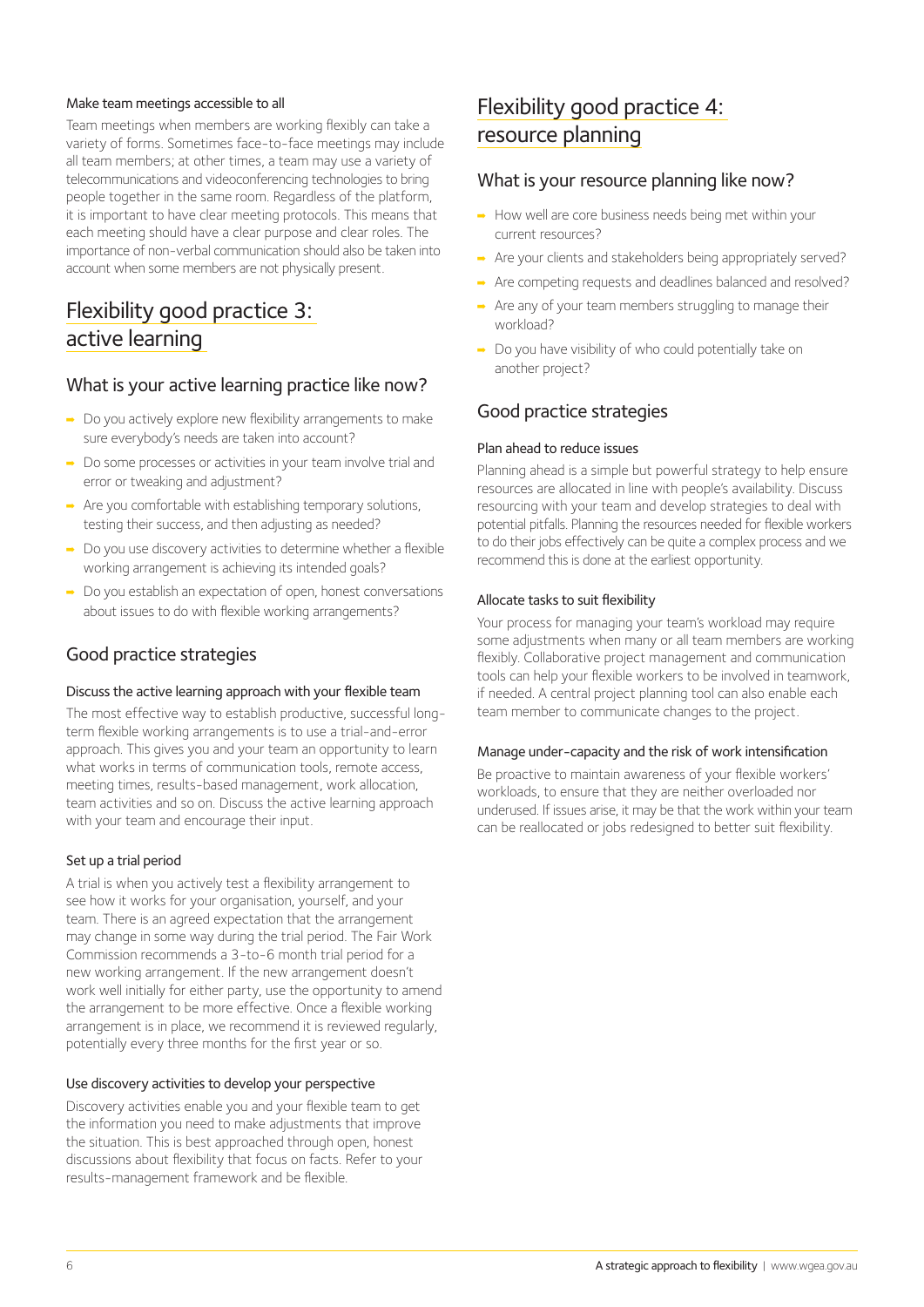# Flexibility good practice 5: information flow

#### What is your information flow like now?

- ➡ Are all of your team members able to attend all relevant meetings?
- ➡ Are any of your team members complaining of increased stress?
- ➡ Does your technology support remote or mobile access for those team members who need it?
- ➡ Do you have handover procedures or platforms (e.g. collaborative project management software) in place?
- $\rightarrow$  Is there a smooth flow of information in your team or does a lack of quick access to information result in frequent errors?

#### Good practice strategies

#### Establish communication patterns that support flexibility

It can be a good idea to establish communications patterns deliberately, to ensure that information flows freely. By doing so, the patterns of communication that happen in your team can become part of your team's norms. Here are a few examples of communication patterns that work in some teams:

- ➡ projects are updated daily via a collaborative project management software tool or a phone call
- ➡ handovers occur weekly via a written update and audio recording
- ➡ team meetings occur weekly via face-to-face meeting or videoconference
- ➡ sensitive or complex discussions occur ad hoc as needed via face-to-face meeting or high quality videoconference
- ➡ out-of-office notifications are handled by an automatic email response and phones are diverted to a team member
- ➡ all team members expect that no response is expected for emails received after hours.

#### Keep all team members updated

When it comes to flexibility, your team members will often need to catch up on developments that occurred while working offsite or for different hours. This may be particularly important for job sharing, compressed working weeks, telecommuting and part-time work arrangements, but could be applicable to every flexible working arrangement to some degree. It is important to ensure that everyone on the team is kept up-to-date.

#### Use email appropriately

Between face-to-face, videoconferencing, instant messaging and email there is a wide range of communication platforms at our disposal. Text-based communication technologies have their uses, but they are often not appropriate for communication tasks that need rich interaction. Email is usually less efficient and less successful than face-to-face conversations for discussing sensitive, complex or sophisticated topics.

#### Use collaborative technology tools to improve information flow

Collaborative communication tools and interaction platforms can expand the range of options beyond traditional one-way, textbased technologies. Examples include unified communications platforms, collaborative work rooms, collaborative project management software, wikis and social media platforms. Lastly, videoconferencing can be used to conduct team meetings, have discussions and keep team members up-to-date. Some team members may be less familiar or comfortable with some forms of electronic communication so you will need to consider providing for these team members so they can participate fully. When using any electronic communication option, it is important to ensure that security features are in place to protect remote and mobile access.

#### Keep cross-departmental channels open

Internal stakeholders can sometimes be an afterthought when it comes to planning and preparing for flexibility in your team. Communicate your team's availability to your internal stakeholders. Find out how best to keep information flowing smoothly.

# Flexibility good practice 6: results-based performance management

#### What is your results-based performance management like now?

- ➡ Does each position in your team have a framework of KPIs, goals, outcomes, objectives or similar that fully covers your expectations of their work?
- ➡ Are your expectations about the quality, timing, efficiency and stakeholder impact of the work clearly described and fully understood?
- ➡ Do you have a performance management framework that is closely tied to results delivered?
- ➡ Do you know without a doubt whether each member of your team is performing as expected in his or her role?
- ➡ Do you give your staff members a fair degree of autonomy in how they deliver results?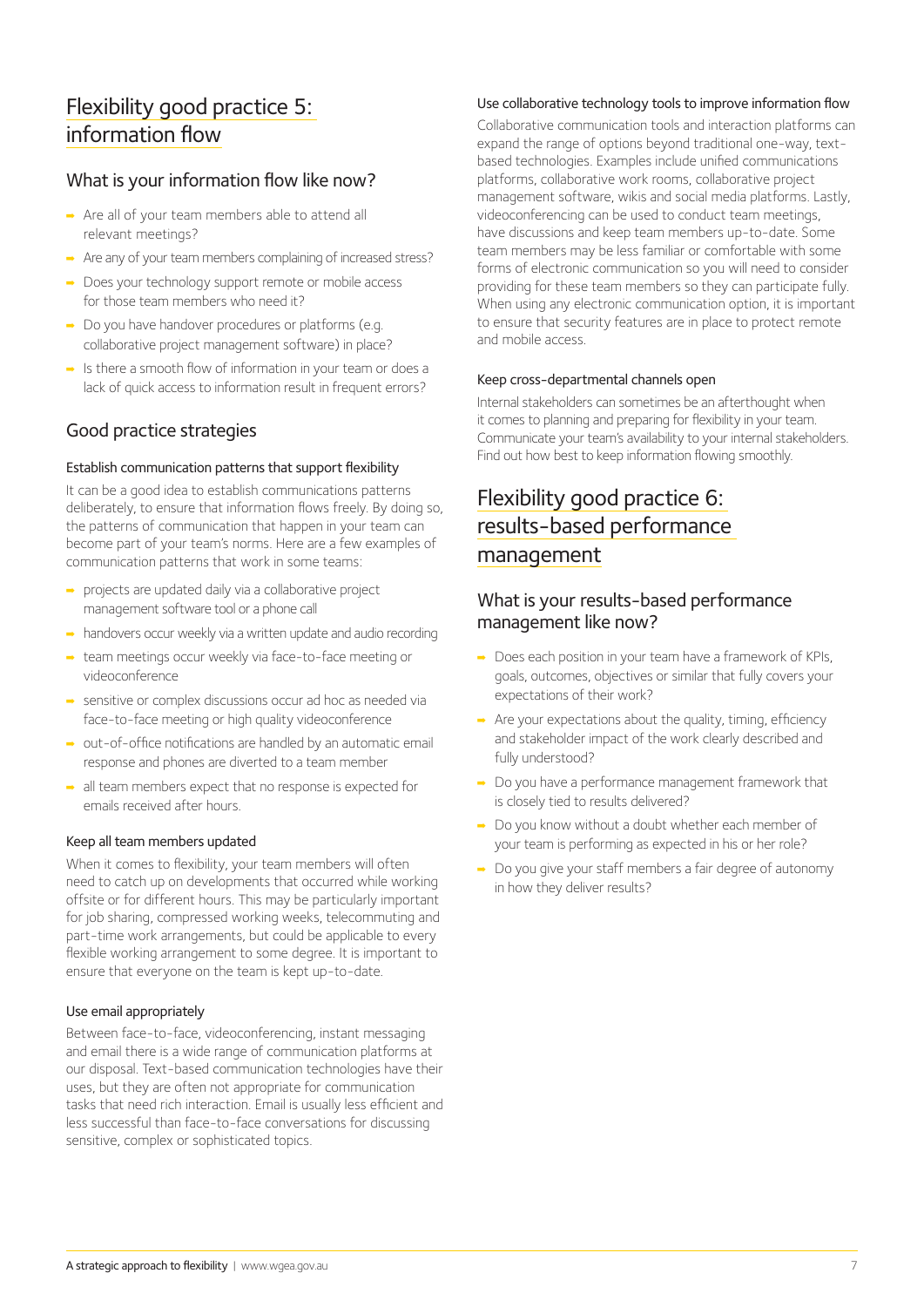### Good practice strategies

#### Establish accountability

Flexibly working teams often need greater transparency about the work being done across the team, and this can help ensure accountability. Some flexible workers may also need more guidance in the early days to understand the standard of work that needs to be delivered.

#### Build in autonomy

Flexibility often means that staff members will work more autonomously. Research and experience clearly show that when staff members are given greater autonomy to decide how they achieve work outcomes, they work more productively and are more engaged. Make the most of this by loosening your grip on 'how' work outcomes are achieved.

#### Discuss performance as part of reviewing flexibility arrangements

Your employees need clear, factual feedback about how they're tracking in relation to their performance objectives. These discussions should focus on objective, observable facts. If you have established a results-based management framework, there will be clear and readily-accessible information about the person's performance to hand.

Your employees will respond more positively if you resist any temptation to make subjective judgements based on your opinion when discussing a team member's performance. Uphold trust in the relationship by being open to alternative explanations for behaviours you may initially see as negative.

When specifically reviewing flexibility arrangements restate your ideal outcome - i.e. arriving at a situation that works as well as possible for everyone – and then discuss any issues. Approach issues with a view to finding a better solution. Manage your team equitably: even if only one or two members of your team work flexibly, manage your whole team using the same approach

Remember to reward good performance. Not only does rewarding good performance contribute to stronger results, it also improves morale and staff engagement.

# Flexibility good practice 7: self-management

#### What is your self-management like now?

- $\rightarrow$  Are you flexible and willing to improve and adjust flexible working arrangements in response to feedback?
- ➡ Are you aware of whether you need to do additional training to manage flexibility?
- ➡ Are you adapting personally to a results-oriented management approach based on trust, letting go, and communicating expectations?
- ➡ Are you managing flexibility relatively easily within your existing workload?
- ➡ Are you aware of your bias towards or against flexibility?

# Good practice strategies

#### Focus on learning

Focus on developing your knowledge and skills for good flexibility management. Permit yourself some time to learn the skills. Try things out and monitor your success. Change and adapt your management style in response to what works and what doesn't. Overall, stay flexible and willing to learn.

#### Become aware of bias

Having a bias about flexibility may limit your opportunities to try it out, or it may render you less likely to see problems with a particular flexibility arrangement. It is good to become aware of your bias so that you can continue to learn, adapt and develop. Keep a regular journal to encourage self-reflection and increase your awareness of how you are adapting to new flexible working arrangements in your team. Encourage team members to do the same.

#### Ensure you have the resources you need

Use this toolkit to demonstrate the changes you need to make as a manager and the additional time and resources required. Take advantage of any available manager training on flexibility.

# Flexibility good practice 8: stakeholder management

#### What is your stakeholder management like now?

- ➡ Are your clients and other stakeholders being appropriately managed?
- ➡ Do you monitor the impact of your team's work on your stakeholders?
- ➡ Do you minimise the impact of flexibility on your stakeholders?
- ➡ Do you work collaboratively with stakeholders, where possible, to resolve issues affecting them?
- ➡ Do you support your stakeholders through major transitions?

#### Good practice strategies

#### Minimise stakeholder impact

Explain how and why you and the organisation are committed to flexibility. For example, there may be a commitment to become an employer of choice, to attract great staff or to retain skills within your team. Discuss and resolve issues around flexibility that could impact significantly on stakeholders. Remember to keep your internal stakeholders informed and supported, not only your clients. This may include giving teams in work areas near you a clear explanation of why your team has different work patterns, to avoid rumours and confusion.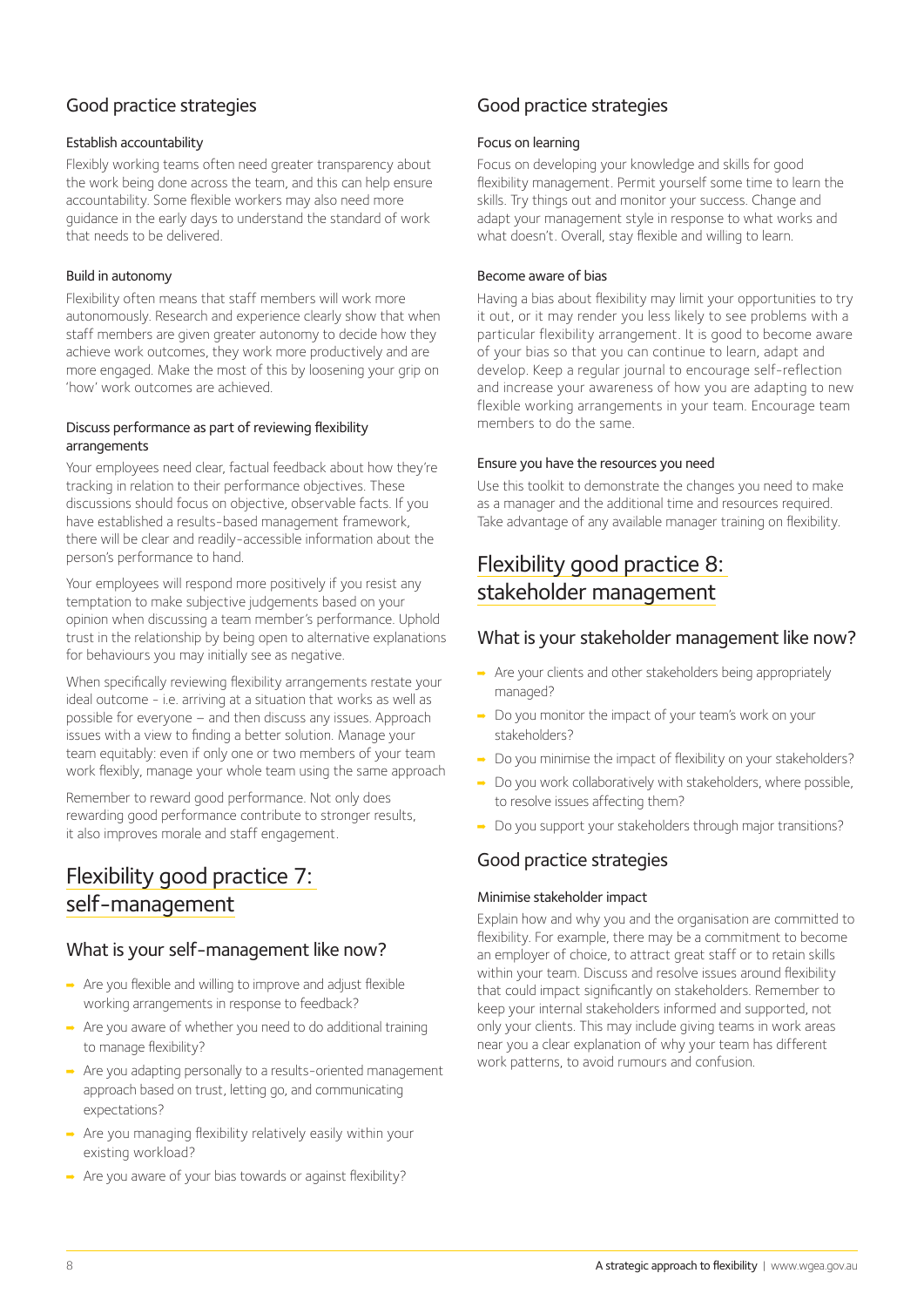#### Clarify the stakeholder benefits

Outline the benefits flexibility can achieve for your stakeholders. For example, they may be more likely to keep dealing with the same person; they could expect greater engagement from contacts within the organisation; there may be potential to contact the team across a wider range of hours and so on.

#### Support stakeholders

Recognise that if flexible work results in a disruption to stakeholders' business needs, it will take a significant shift, learning curve and adaptation on the part of your stakeholders to adjust to new ways of working with your team or flexible worker. Be sure to plan for crisis situations in addition to your business-as-usual stakeholder management.

# Flexibility good practice 9: legal risk management

#### What is your legal risk management like now?

- $\rightarrow$  Are you implementing flexibility with the impact on gender equality in your workplace firmly in mind?
- ➡ Are you meeting your obligations under the Fair Work Act 2009?
- ➡ Have you followed the requirements and regulations for flexible workers established by your jurisdiction's work health and safety legislation and your organisation's work health and safety policy?
- ➡ Are you meeting your obligations under the discrimination acts?
- ➡ Are you meeting your obligations with regards to the Privacy Act 1988, for example when it comes to security and confidentiality of company and client documents?
- ➡ Have you ensured that your flexible workers have followed all relevant policies, to meet the obligations of relevant legislation?

#### Good practice strategies

#### Find out your obligations

The first thing to understand about your legal obligations as an employer is that the Fair Work Act 2009 established that some employees have the right to request flexible work. Employees who make a request must receive a written response within 21 days. Read more on the Fair Work Ombudsman site.

Managers should note that flexibility may cause other legislation to become relevant in areas such as pay and conditions, equal employment opportunity and other matters.

Your obligations under the relevant laws may surprise you. For example, Work Health and Safety legislation may not be the same in your state or territory as in other states and territories. Be sure to find out what your obligations are. You may want to ask your organisation's human resources area to provide you and your team with an induction in the relevant areas.

#### Actively review your compliance

Don't be caught out by changing legal obligations. Instead, make time regularly – perhaps annually - to ensure that your practices are in line with each of the relevant pieces of legislation.

# Flexibility good practice 10: change management

#### What is your change management like now?

- → Do you clearly outline the vision of your team after the change, together with the reason why change is necessary?
- ➡ Do you actively uncover and constructively combat negative assumptions and attitudes about change?
- ➡ Do you ensure that all voices are heard?
- ➡ Do you provide support to help change long-held habits and behaviours?

#### Good practice strategies

#### Align with your organisation's change management strategy

Your organisation may be undertaking an organisationwide move to flexibility. This will involve a tailored change management program that may impact your work. Aligning with this strategy may provide you with access to additional resources to support the change. This context can also form part of the vision you establish regarding the reason for change.

#### Work with your team to help them adjust

Your team may need some help adjusting to flexibility and the changes it may bring to team culture, performance management, resource planning, information flow and so on. To help them, outline a clear vision of how your team will benefit from flexibility. Team members can often see issues that are less visible to managers. Taking note of these issues and trying to address them will help each member of the team to align with the change. Constructively address negative assumptions and attitudes and ensure that all voices are heard. Give time and encouragement to those having difficulty changing long-held habits and behaviours, and overall, work with your team to help them adjust.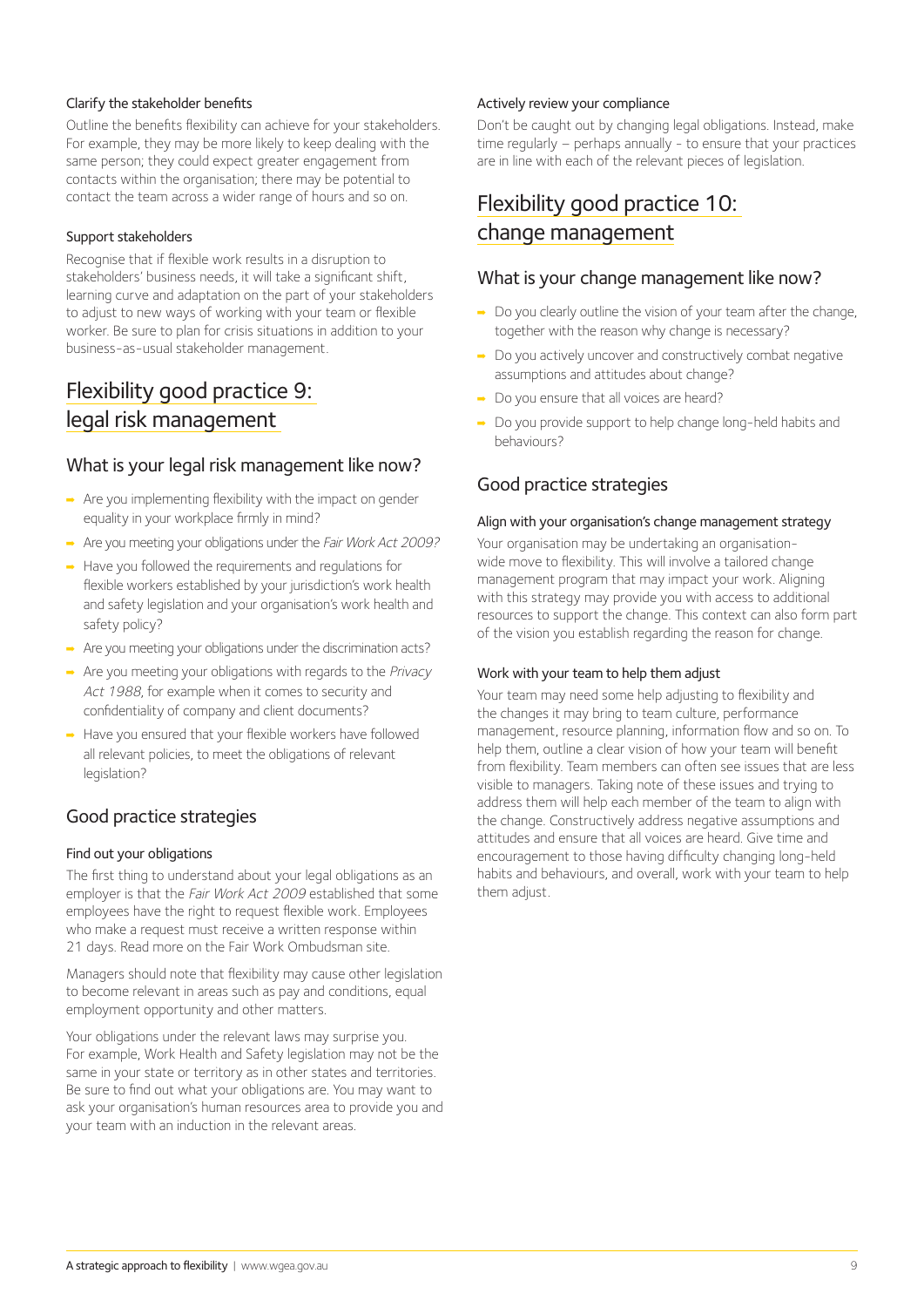

This toolkit is shared openly with the intent of promoting progress towards workplace gender equality. Ownership of the intellectual property within this toolkit rests with the Workplace Gender Equality Agency. Any reproduction or dissemination of the toolkit, whether whole or in part, for commercial benefit, is strictly prohibited.

The ideas and recommendations contained within this toolkit are used or adopted entirely at the discretion and own risk of employers. The Workplace Gender Equality Agency cannot accept any responsibility or liability for outcomes resulting from the use of this Toolkit, either directly or indirectly.

#### Acknowledgements

The Agency would like to acknowledge and thank Nina Sochon for her involvement in the development of the manager flexibility toolkit.